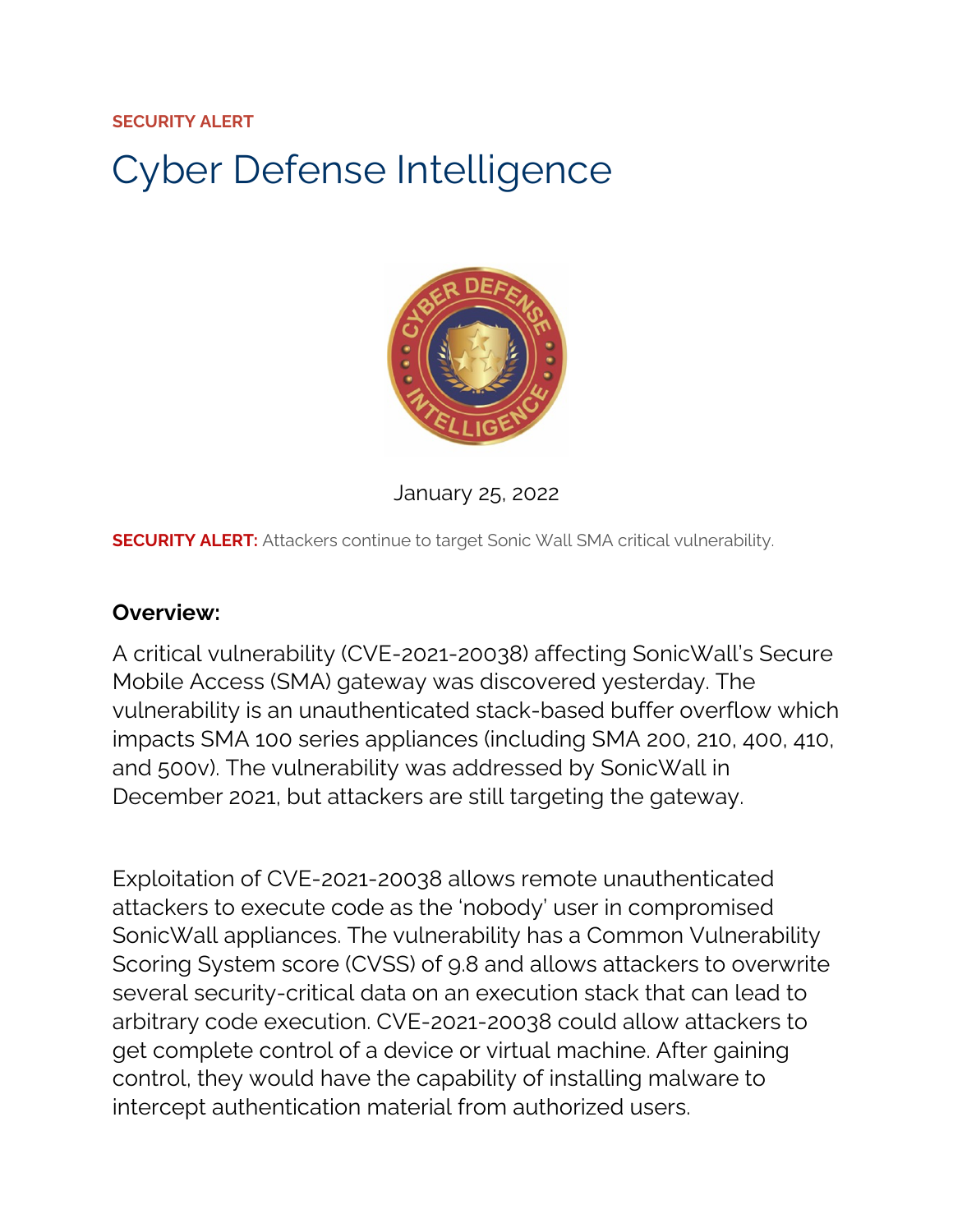The issue found in the device stems from its web server - a slightly modified version of the Apache httpd server. Additionally, attackers are also trying to brute force their way in by password spraying known SonicWall appliance default passwords. There aren't any temporary mitigations for the vulnerability, so SonicWall urges customers to apply patches as soon as possible. This vulnerability affects versions 10.2.1.1-19sv, 10.2.0.8-37sv, and 10.2.1.2-24sv. SonicWall stated that they are actively monitoring activity against CVE-2021-20038 and urges all organizations regardless of security products to be consistent and thorough with their patching policy and execution.

### **Indicators of Compromise (IoCs):**

At this time, there are no known IoCs.

## **Pillar Technology Partners's Recommendations:**

SonicWall SMA 100 users are recommended to log in to their MySonicWall.com accounts to upgrade the firmware versions SonicWall outlined in their advisory.

Patch all devices. Please go to SonicWall's security advisory for details.

Due to password spraying, please change your passwords to strong/hard passwords

Monitor network traffic regularly

Provide training for IT staff on how to handle IoT medical devices

### **References:**